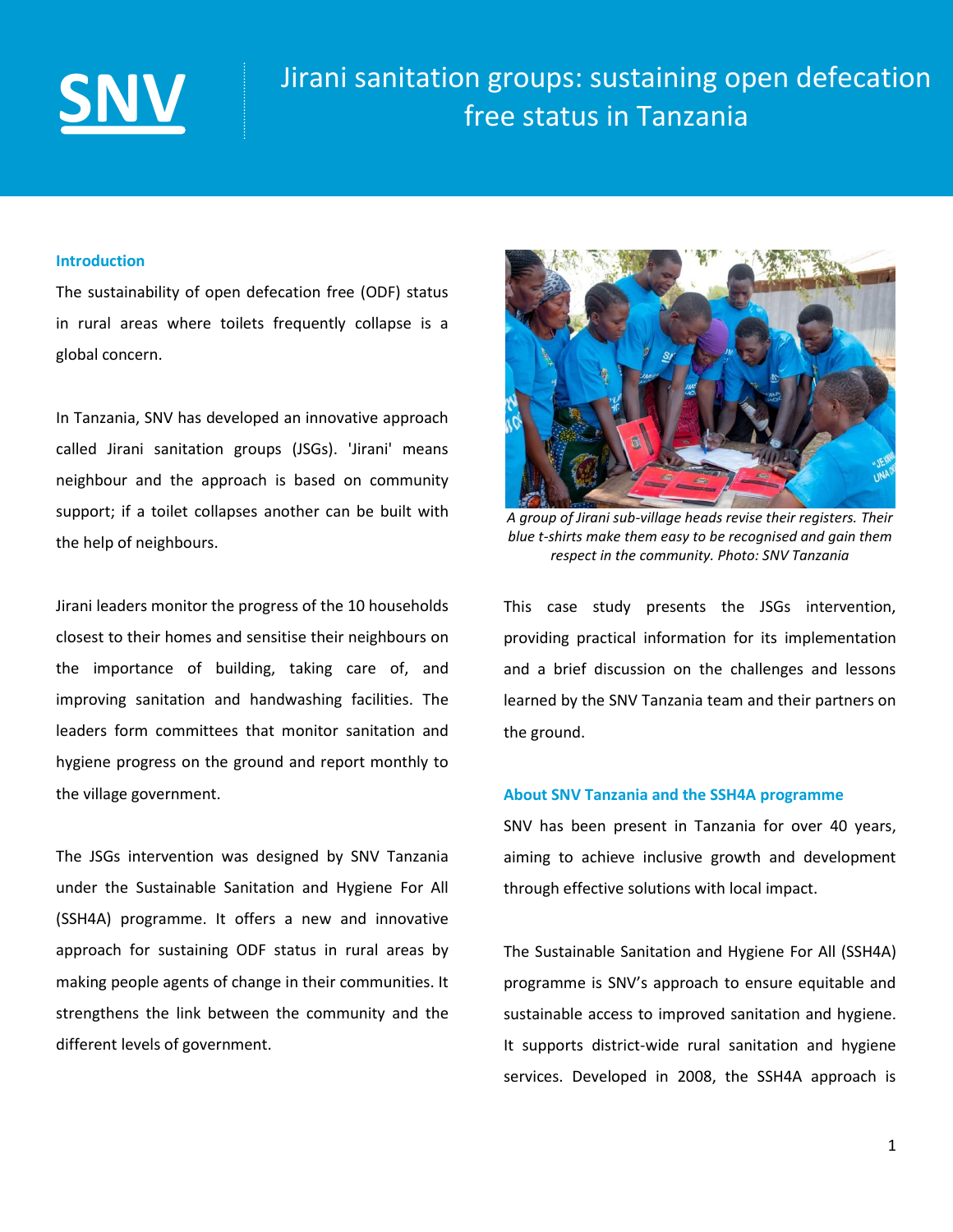currently being implemented and scaled-up across 15 countries in Asia and Africa.

In Tanzania, the SSH4A programme has been implemented since 2014 in Arusha Rural, Babati, Chato, Geita, Hanang, Itilima, Karatu, Kwimba, Maswa, Misungwi, Monduli, Msalala/Kahama and Shinyanga districts. The programme integrates best practices in sanitation demand creation and supply chain strengthening, hygiene behaviour change communication, governance, gender and social inclusion. SNV focuses on strengthening the capacity of local stakeholders to plan, implement, monitor and sustain sanitation and hygiene interventions<sup>1</sup>.

#### **About the intervention**

**Objective:** Improve the sanitation status of the community by empowering neighbours to: i) make regular household visits to monitor the availability and condition of sanitation and handwashing facilities, and hygiene behaviours; ii) encourage the improvement of toilets; and iii) create a reporting channel to share sanitation and hygiene issues from the village to the district.

**Materials needed:** government registers, notebooks, pens and pencils, t-shirts for Jirani leaders and sub-village heads (if budget allows)

**Practical information:** The people involved are the **Jirani leaders** (volunteers chosen by neighbours from

the sub-village<sup>2</sup>) who raise awareness and monitor 10 households from their sub-village and fill in a form each month with specific sanitation and hygiene information about the households. A **sub-village head** (a volunteer

chosen by the subvillage, who is often the chairperson) monitors the data collected by the Jirani leaders and fills in a

**The Jirani leaders have a sub-village head who mobilises and reports on the status of the households.**

government sanitation register, which must be sent to the **Village Executive Officer (VEO)** each quarter. The VEO collects the registers from all the sub-villages and consolidates the data into a form (Form A2) and sends it to the **Ward Executive Officer (WEO)** who consolidates the data in a form (Form 3A) and submits it to the district. Finally, the **District Health Officer (DHO)** collects the 3A forms, makes a quarterly district report and uploads the information in the National Sanitation Management Information System (NS-MIS) of the Ministry of Health, Community Development, Gender, Elderly and Children which can be accessed by the national and regional government.

The Jirani leader should make household visits at least once in a month; however, it is expected that as leaders are neighbours living near the houses they monitor, they will visit them more frequently. The Jirani leaders have monthly meetings with the Jirani sub-village head to review progress and share the monitoring information they have collected.

 $\overline{a}$ 

 $\overline{\phantom{a}}$ 

 $2$  The sub-village is understood as a group of houses that form part of the village.

 $<sup>1</sup>$  SNV 2017.</sup>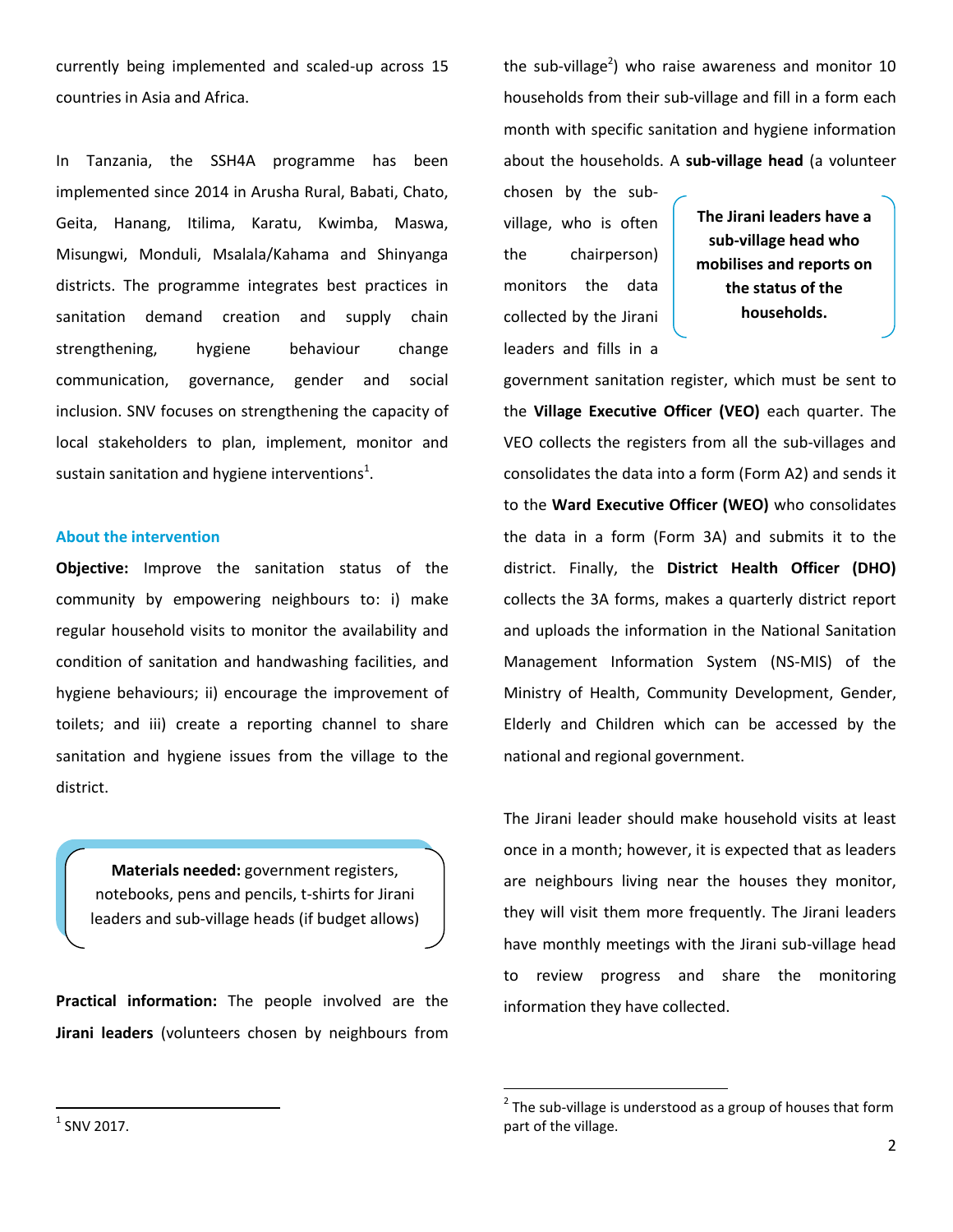**Implementation highlights:** The JSGs are introduced in community meetings, where the advantage of having Jirani leaders at the sub-village level is explained. The leaders are chosen by the community to make the intervention acceptable and sustainable.

Jirani leaders should: i) reinforce hygiene behaviours by raising awareness about the importance of having and improving household toilets and handwashing facilities; ii) collect sanitation and hygiene information about their 10 assigned households each month; and iii) input this information in their notebooks and share it with the sub-village head.

At the end of each month, there should be one report per sub-village submitted to the VEOs, and once every three months, a village report submitted to the WEO and DHO.



The Jirani leaders' notebooks follow the same format as the government registers, where the sub-village heads later fill in the data submitted by the Jirani leaders and send it up to the VEO. Both the Jirani leaders' notebooks and the sub-village heads' registers are mainly based on observations and include the same monitoring indicators tracked by the government, together with the names of the head of each monitored household. Information is recorded in the same way: writing a (√) if the facility/condition monitored is present in the household or an **(X)** if it is missing. The

only difference between these two documents is that the registers are already printed and the notebooks must be prepared by each Jirani leader.

Besides the monitoring indicators (presented below), Jirani leaders also observe and ask questions about hygiene behaviour. This information is not added to the form they submit to the sub-village head.

The village health workers facilitate a day of training to explain to the Jirani leaders how to collect the data and make the reports. Depending on the budget, at least one refresher training session is held each year.



*Meetings with the sub-village heads and refresher training improve the accuracy of data collection and filing. Photo: SNV Tanzania*

**Tip:** It is necessary to motivate Jirani leaders to have their own toilets and handwashing facilities first, for them to lead by example. This also incentivises communities to build their own facilities and sustain their behaviours over time.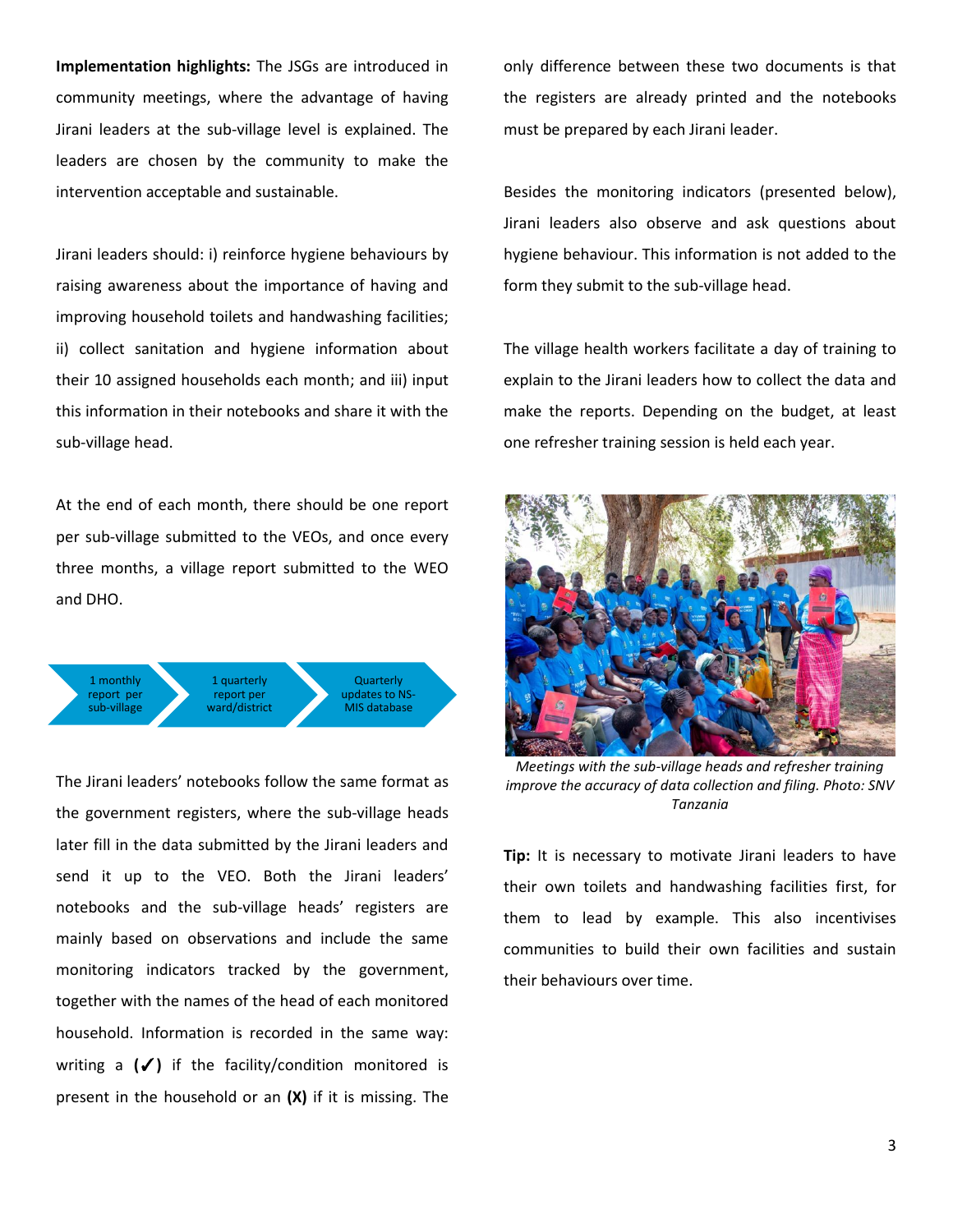# **Monitoring indicators**

\* Number of household members

# \* Water safety:

Is there a special container for storing safe drinking water?

Is the drinking water safely managed? (boiling water, using chlorine or a filter)

# \* Toilet:

Type of toilet:

- o Traditional pit latrine
- o Traditional improved pit latrine
- o Ventilated improved pit (VIP) latrine
- o Flush/pour flush latrine
- o Ecological latrine
- o No toilet

# Floor:

o Washable floor (cement, hard plastic, wood or metal floor)

# Faeces prevention:

o The pit/toilet does not leak

# Privacy:

- o Does the toilet have walls?
- o Does the toilet have a fixed door?
- o Does the toilet have a roof?
- \* Is the toilet used by more than five households?
- Handwashing facility:
	- Is there a handwashing facility outside the toilet?
	- Is running water available?

Is there soap?

- Defecating outside of the toilet:
	- Are faeces visible on the floor, wall or around the drop hole?
	- Are faeces visible around the house/compound?



*A Jirani leader's notebook (top) and a government sanitation register filled in by the Jirani sub-village head (bottom). Photos: SNV Tanzania and María F. Rieiro*

# **Outcomes**

The JSGs have raised awareness of sanitation and hygiene in their communities. Visits to their sub-villages reveal whether people are sustaining their hygiene behaviours or if there are slippages and toilets are collapsing. Jirani leaders receive support from Jirani sub-village heads and local government officers, and they inform them about the community sanitation status.

Data collection has been simplified, and the sanitation and hygiene data collected by the Jirani leaders is disaggregated which provides evidence for the design of new policies and programmes.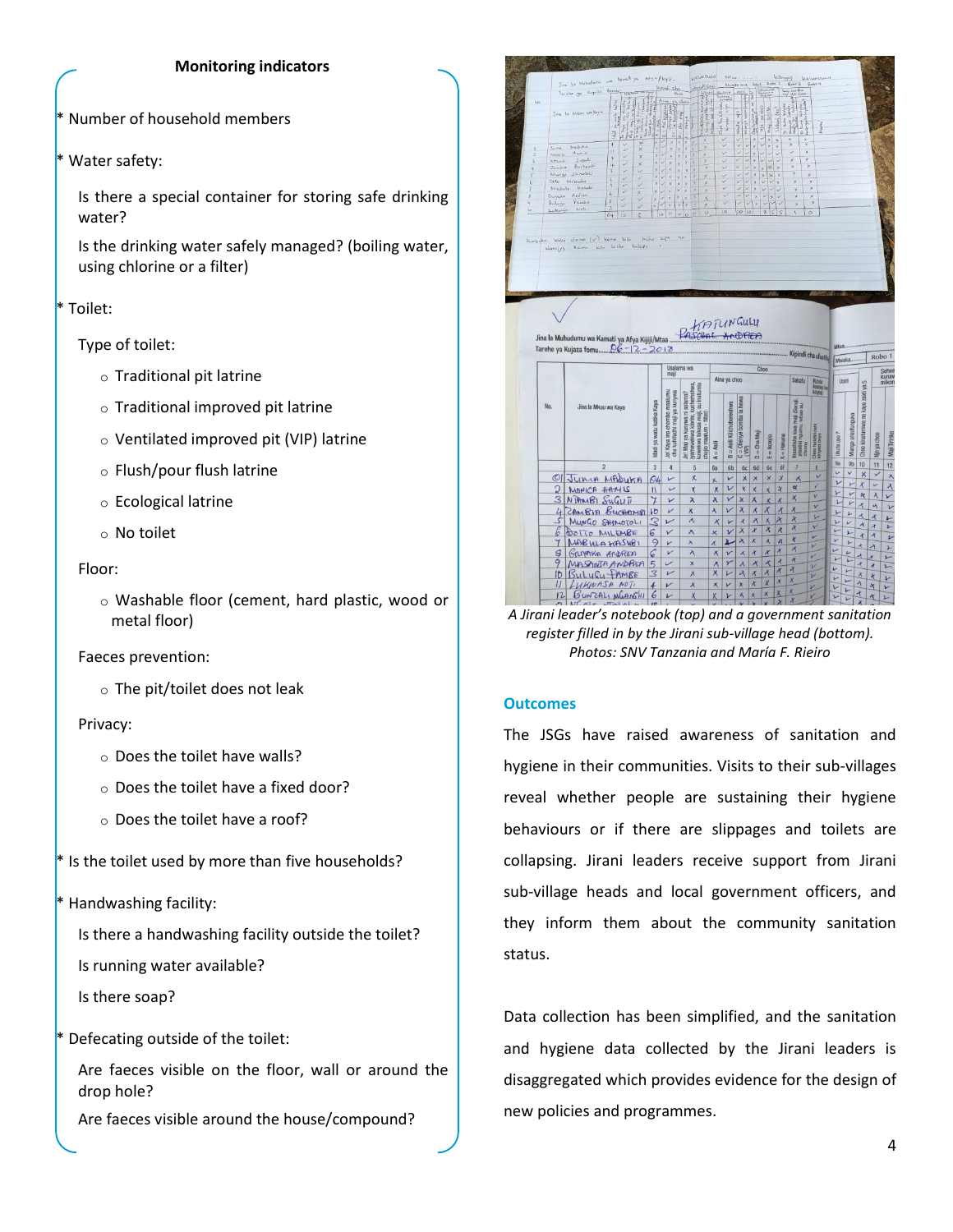**"The number of constructed toilets and installed tippy taps is higher, because the community is following us. 'Jirani' means neighbour. The people who inspect you are near to you, so you have to improve."**

*Marcus Calistus Myinga, Environmental Health Officer, Misungwi district.*

#### **Sustainability of the intervention**

There are several lines of monitoring and reporting.

First, the sub-village head monitors the Jirani leaders. The sub-village head visits the households together with the leaders, collects the data from their notebooks, and makes follow ups to ensure the information is accurate. Jirani leaders sometimes swap their household data to cross-check that the information submitted by their peers is correct.

Second, the VEO supervises the sub-village heads. The VEO cross-checks the information from the notebooks and registers, and visits the households to double-check that the information from the register is correct.

Third, WEOs and DHOs monitor the impact of the intervention by visiting the households. The local capacity builders and SNV advisors also visit households to check progress, carry out spot checks and observe how the JSGs are working; later, they write an independent report with an assessment of the intervention.

Fourth, a household survey reports on the progress (as part of the reporting in DFID's SSH4A funding programme), and the sustainability indicators from SSH4A are applied to report on the extent to which vulnerable groups are being supported and included in the intervention.

Sustainability is promoted by cross-district learning events, in which Jirani leaders go to other villages to motivate peers. Jirani sub-village heads also invite influential visitors to their communities. This helps to encourage communities to maintain ODF status and fosters confidence in Jirani leaders.

Jirani leaders visit and monitor vulnerable households to become aware of their needs. When a household has a difficulty, the Jirani leader informs the sub-village head and together with family members and neighbours they find a solution. If a vulnerable person does not have any relatives, it is the responsibility of the community to act, for example, fundraising to build their facilities.

#### **Remaining challenges**

**Lack of income.** Some Jirani leaders want payment for their work. This shows a failure to understand the concept of neighbours supporting each other.

**Partial knowledge and training.** In some cases, low education rates hinder data collection. Some Jirani leaders are unclear on the data they must collect or how to complete their forms. Others are unfamiliar with the different types of latrine options.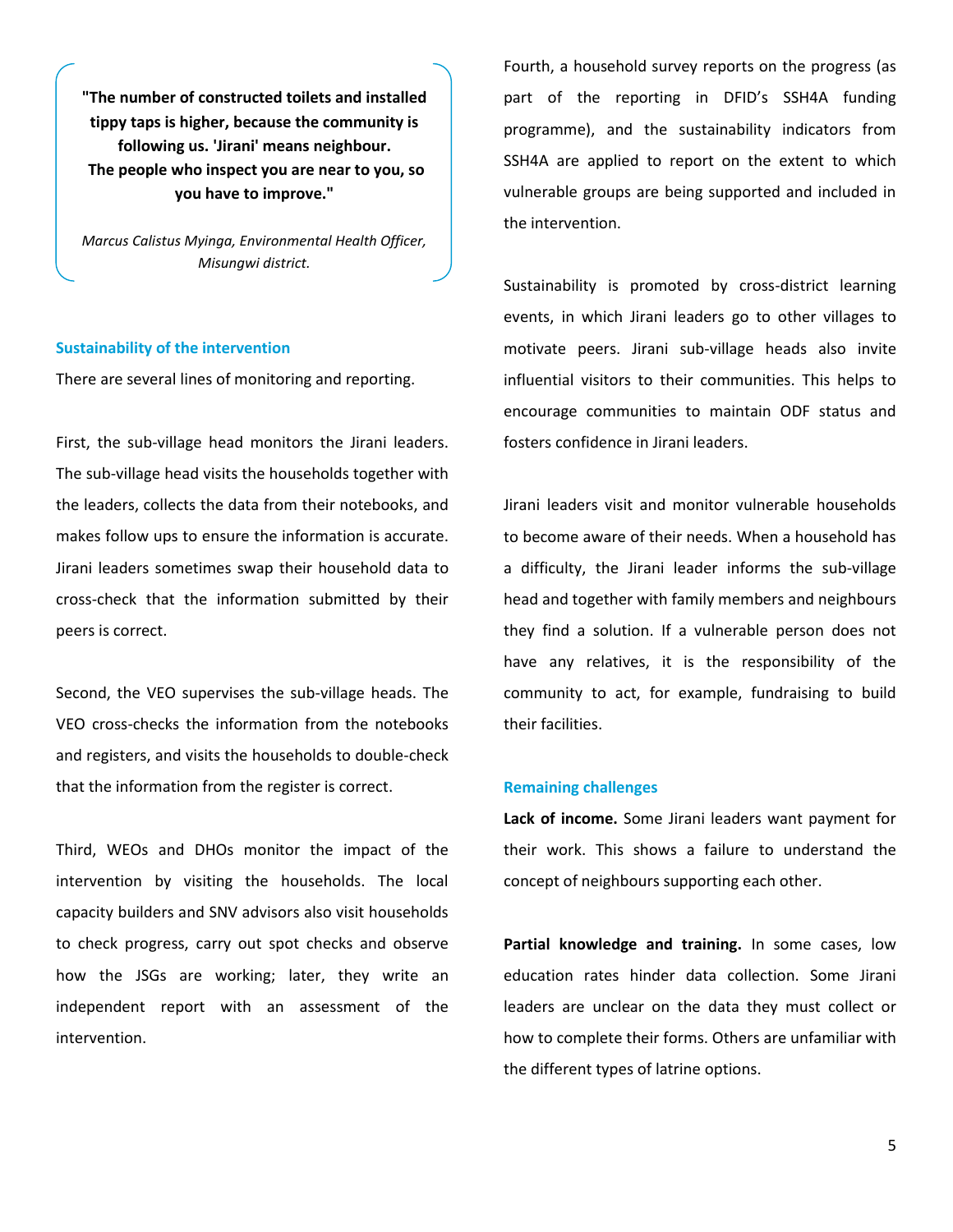#### **Limited communication between JSGs and government**

**officials.** In some districts, communication between the Jirani leaders, the sub-village heads and VEOs is difficult as they are away from home most of the time. During the cultivating season it can be hard for Jirani leaders to find time to visit households and attend team meetings as frequently as during the rest of the year.

**Unstable community leadership.** In communities where there is no organised leadership it is difficult to establish and maintain JSGs. Without sub-village heads and VEOs motivated to support the Jirani leaders, the initiative is unlikely to succeed.

**Low acceptance of the intervention.** In some of the districts, JSGs have met with political opposition. Jirani leaders have also experienced resistance when visiting households for the first time; some heads of households did not let them enter their houses.

**Scarcity of resources.** Transportation systems for government officials were missing in some villages. These are necessary to visit households and verify progress daily.

#### **Reflections**

Firstly, financial incentives will not be sustainable in this setting. Jirani leaders reportedly volunteer for the benefit of themselves and their communities. One Jirani leader said, "...there is no income but seeing that it is for our own benefit motivates us. We are doing it for our own health." Jirani leaders should have no more than 10 houses to monitor, as the intervention is simpler to follow and has an easier reporting channel

that way. Having fewer households to monitor and report on reduces the workload and requests for payment.

Secondly, to address Jirani leaders' knowledge gaps, refresher training is offered to them during the year by the sub-village heads as well as by VEOs and community health promoters. Having more support from the subvillage head and greater flexibility to do their work during the cultivating period can help Jirani leaders manage their workload.

Thirdly, there is a compelling need to advocate the importance of having JSGs at the beginning of the implementation phase, in both the community and government, to improve success. Sensitising the higher government levels and working closely with other government departments can contribute to having more resources to improve transportation systems. In one of the districts, motorbikes were given to district health officers for monitoring sanitation and hygiene outcomes. This highlights the importance of engaging government officials on this issue.

It is important to highlight that the JSGs intervention is contributing to identifying and supporting the most vulnerable and marginalised community members. Jirani leaders have an accurate list of households and their members and make regular house visits. They raise awareness of vulnerable and marginalised people in the community to generate communal support for those most in need.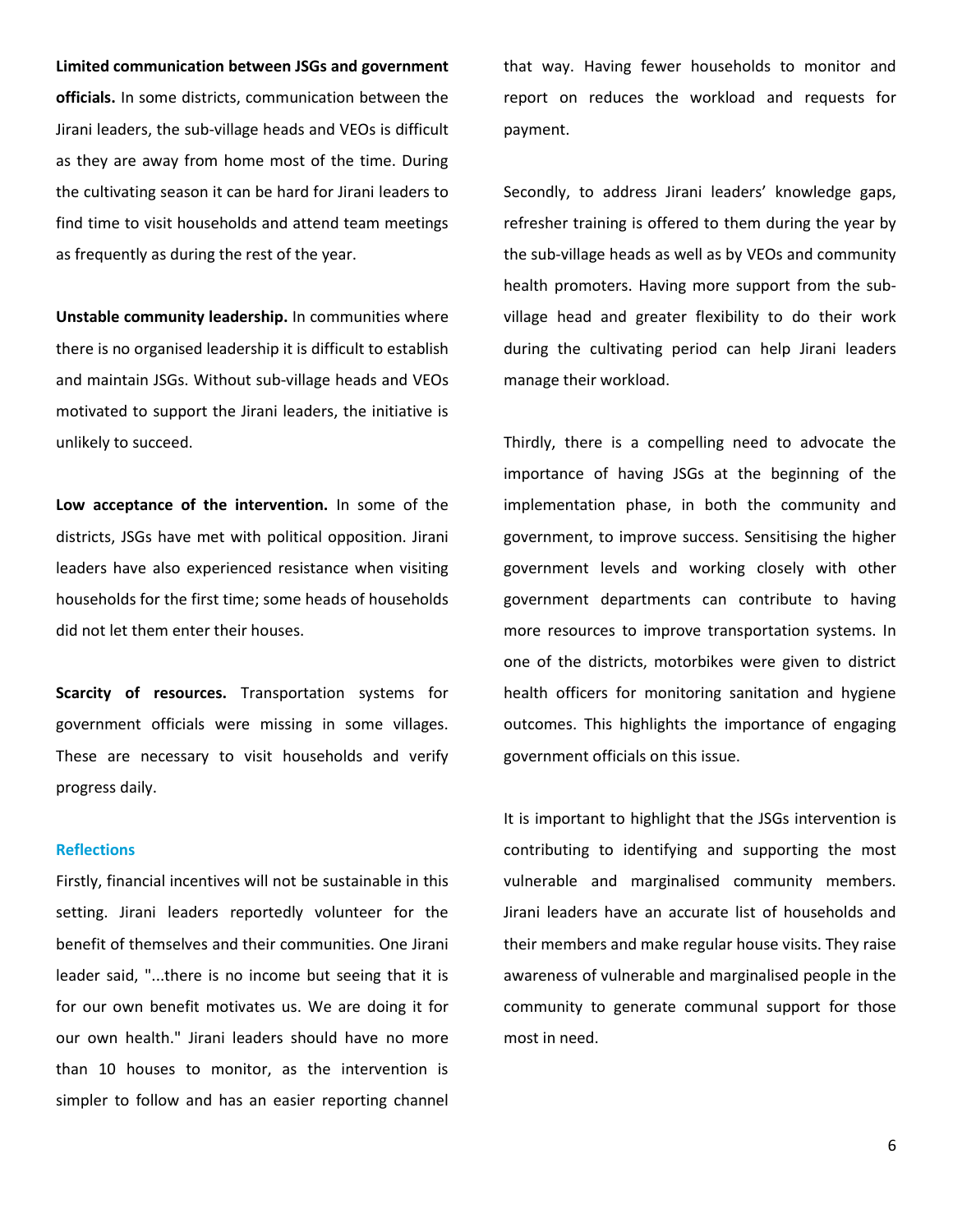#### **Recommendations**

- Discuss the JSGs intervention with political leaders. Explain the advantages of sanitation and hygiene. Encourage them to talk with the community.
- Collaborate with DHOs, agricultural officers, education officers and social workers to monitor sanitation and hygiene outcomes. For example, agriculture officers visiting households could check if there are sanitation and handwashing facilities in place.



*Despite the JSGs being a volunteer activity, having government recognition is important to keep Jirani leaders motivated. Photo: María F. Rieiro*

 Having a contact list of the Jirani leaders' mobile phone numbers would facilitate coordination with the sub-village heads and VEOs, making it

easier for them to stay connected and organise meetings. This would also help with oversight of the Jirani leaders and monitoring by the subvillage heads and VEOs.

- Jirani leaders should receive refresher training during the year which involves having information on new technologies in order to promote them. Taking Jirani leaders to other villages to train peers is a good opportunity for them to learn from each other.
- In one of the districts, some Jirani leaders designed their own models of toilets, incentivising the community to improve faster by developing new options and innovative designs.
- In some villages, JSGs are involved in other community activities besides supervising sanitation and hygiene outcomes. For example, Jirani leaders are supporting neighbours with farming and harvesting in Misungwi district, broadening the focus of JSGs and encouraging them to stay longer in the community.

## **Conclusion**

The fact that Jirani leaders are chosen by the community helps to motivate people and ensures accurate information can be collected about sanitation and hygiene progress.

The concept of JSGs is spreading fast. To reach scale, it is crucial to sensitise governments and communities so they fully engage in the intervention.